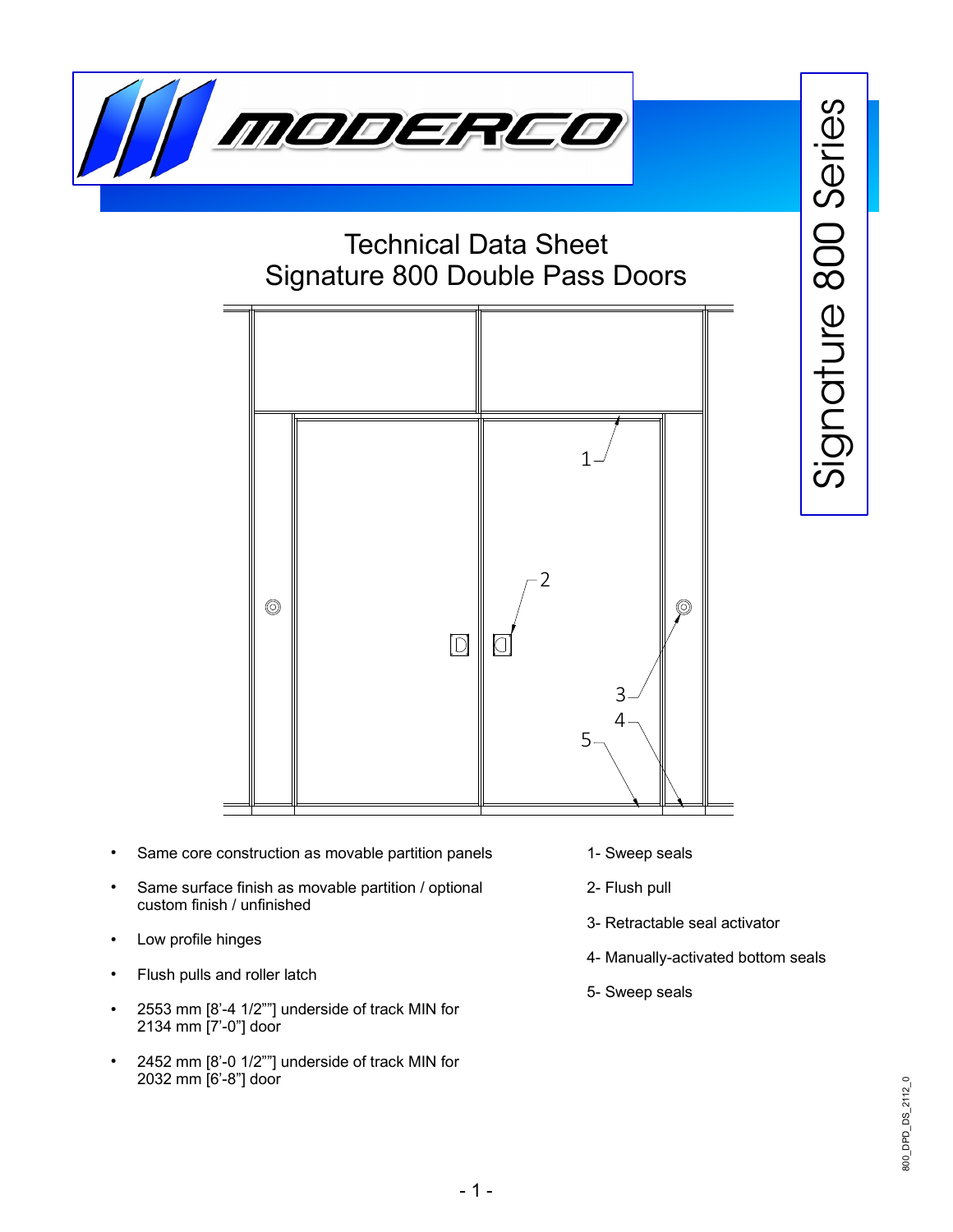

*Horizontal Section*



800\_DPD\_DS\_2112\_0 800\_DPD\_DS\_2112\_0